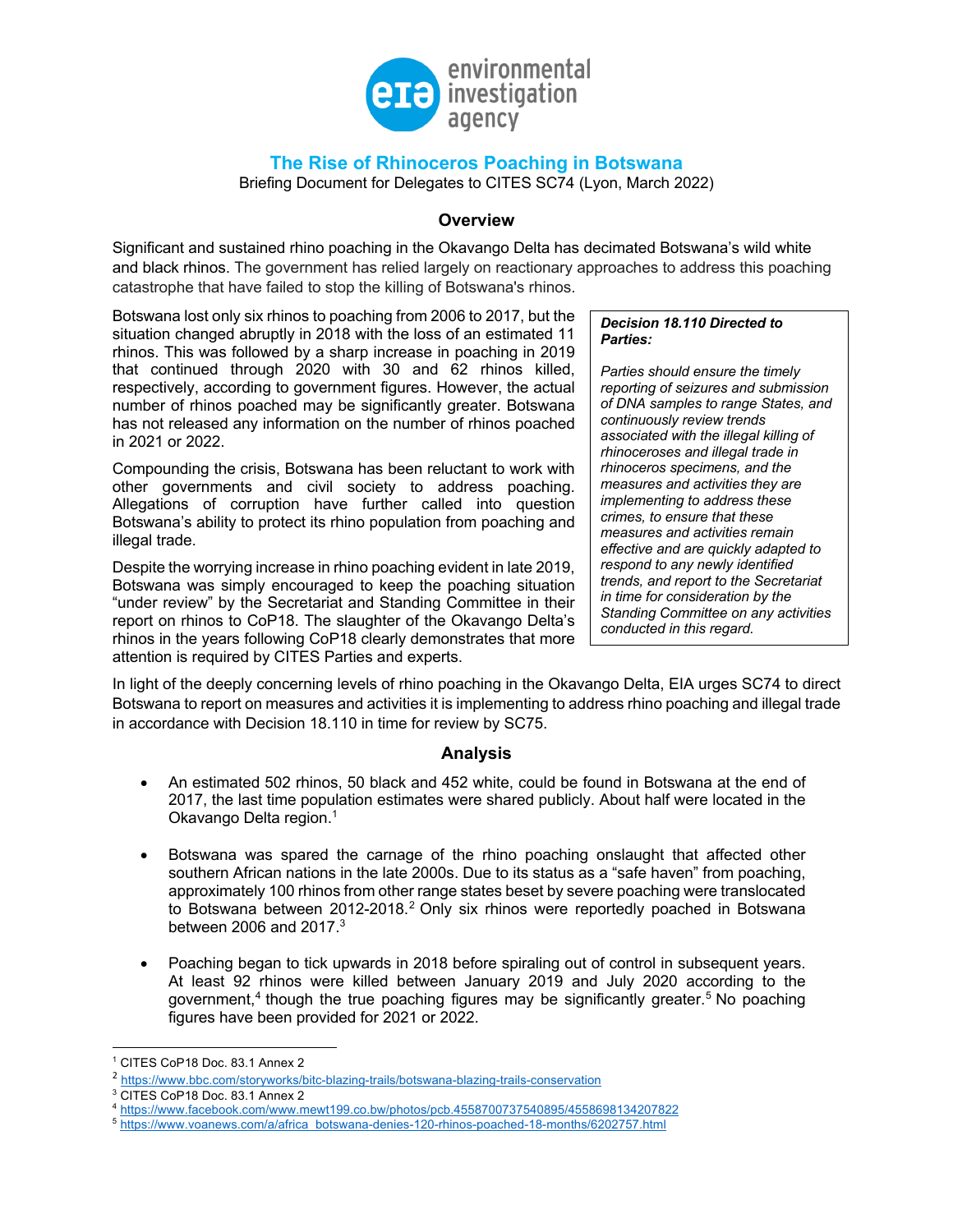

Data for 2006-2017: CoP18 Doc. 83.1 Annex 2; Data for 2018: EIA; Data for 2018-2019: Botswana Ministry of Environment, Natural Resources and Tourism

- The government's anti-poaching strategy initially focused on the application of increased military presence by the Botswana Defense Force (BDF), the lead agency conducting the antipoaching operations in the Okavango Delta. The BDF employs a hardline anti-poaching policy that has resulted in the reported deaths of at least two dozen alleged poachers since 2019.<sup>6</sup>
- Many of the poachers targeting Botswana's rhinos are from neighboring countries such as Zambia, $<sup>7</sup>$  and the BDF's anti-poaching tactics have inflamed tensions with Botswana's</sup> neighbors.<sup>8</sup> There is little evidence of effective co-operation with Zambia to disrupt the crossborder poaching and trafficking of wildlife.
- After the poaching continued largely unabated, the government took the drastic steps of evacuating all remaining black rhinos in the Delta (the exact number is unknown) and dehorning the white rhinos.<sup>9</sup>
- The dehorning operation appears to have been no deterrent at preventing additional poaching. Reports emerged about dehorned rhinos killed by poachers,<sup>10</sup> and in October 2021, Botswana announced a decision to capture any remaining wild rhinos and relocate them to "sanctuaries" until the security situation in the Okavango could be brought under control.<sup>11</sup> It is unclear how many rhinos Botswana managed to relocate from the Okavango Delta and whether any wild, free-roaming rhinos remain in Botswana.

https://www.sundaystandard.info/its-better-to-show-tourists-a-dehorned-rhino-than-nothing-at-all-magosi/

<sup>&</sup>lt;sup>6</sup> Compilation of reports available upon request.

<sup>7</sup> https://allafrica.com/stories/202105160101.html

<sup>8</sup> https://www.news24.com/citypress/news/namibia-citizens-up-in-arms-over-botswanas-shoot-to-kill-approach-20201112 9 http://www.xinhuanet.com/english/2020-06/16/c\_139141258.htm

<sup>&</sup>lt;sup>10</sup> https://botswanasafarinews.blogspot.com/2020/06/okavango-delta-poachers-now-target.html ;

<sup>11</sup> https://www.facebook.com/www.mewt199.co.bw/photos/pcb.4558700737540895/4558698134207822